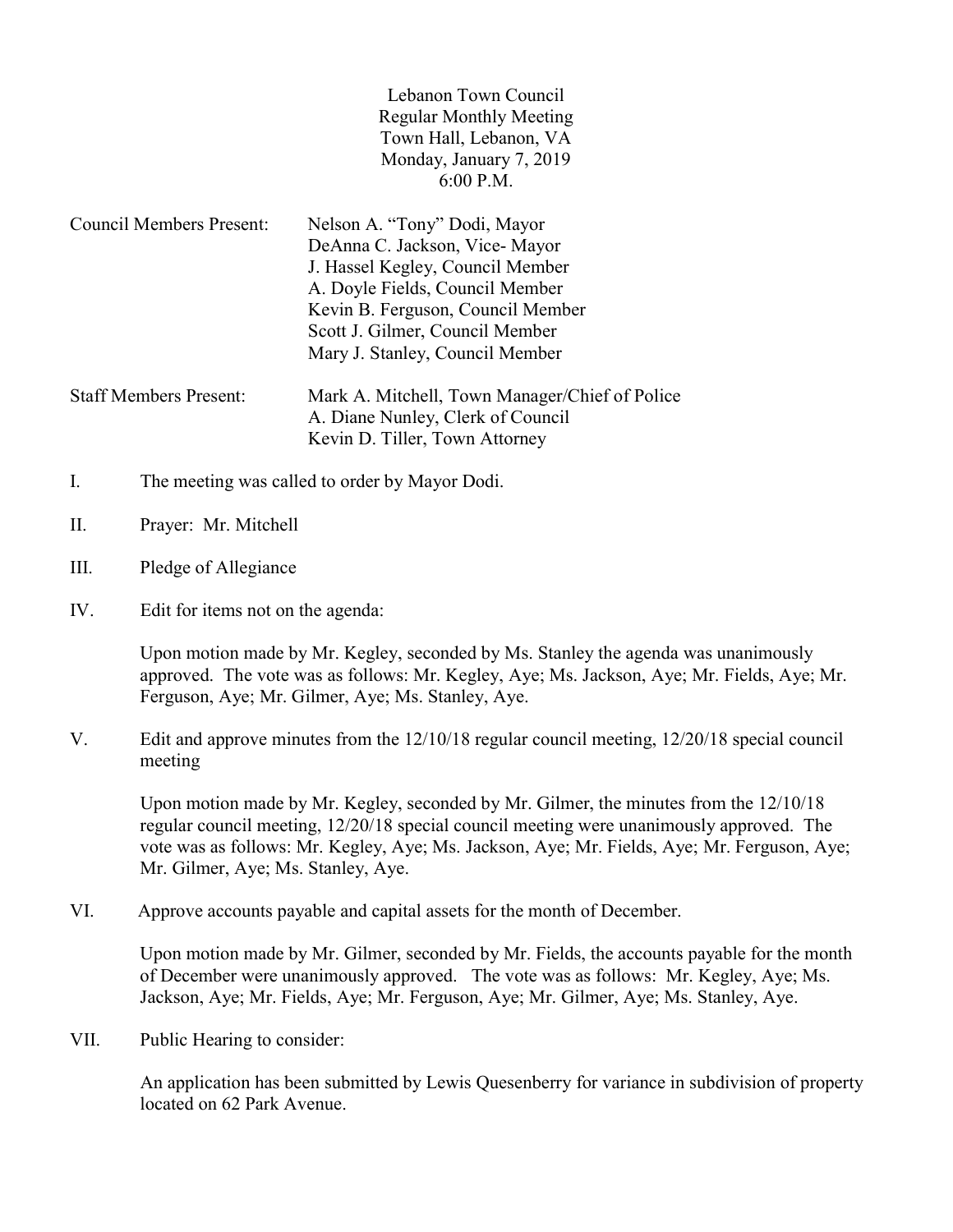Planning Commission Members Present:

 Donald Ramey, Chairman Tim Coleman, Vice-Chairman R. D. Snead, Member DeAnna C. Jackson, Member Mark A. Mitchell, Member Leonard Kegley, Member

Planning Commission Members Absent:

J. S. Easterly, Jr., Clerk

- A. The Town Council recessed from regular session, 6:04 P.M.
- B. Mr. Ramey, Chairman opened the public hearing, 6:04 P.M.
- C. Mr. Quesenberry advised that Woody McClanahan was interesting in purchasing the property located at 62 Park Avenue. Therefore, it was necessary for variance in subdivision of the property to be in compliance with the zoning ordinance to sell the property.
- D. No one spoke to oppose the application.

 Upon motion made by Mr. Mitchell, seconded by Mr. Snead, the Committee unanimously voted to recommend a variance in the zoning ordinance be granted as far as the set back lines and street frontage. The vote was as follows: Mr. Ramey, Aye; Mr. Coleman, Aye; Mr. Snead, Aye; Ms. Jackson, Aye; Mr. Mitchell, Aye; Mr. Kegley, Aye.

- VIII. Mr. Ramey closed the public hearing, 6:08 P.M.
- IX. The Town Council returned to regular session, 6:08 P.M.
- X. Mr. Ramey, Lebanon Planning Commission Chairman, recommended on behalf of the Lebanon Planning Commission to approve the variance in subdivision.

 Upon motion made by Mr. Fields, seconded by Mr. Kegley, the Town Council unanimously voted to approve the variance in subdivision be granted as far as the set back line and street frontage. The vote was as follows: Mr. Kegley, Aye; Ms. Jackson, Aye; Mr. Fields, Aye; Mr. Gilmer, Aye; Mr. Ferguson, Aye; Ms. Stanley, Aye.

- XI. Resolutions:
	- A. Service Recognition Stephen Quillen

Mayor Dodi presented the Service Recognition plaque to Mr. Quillen.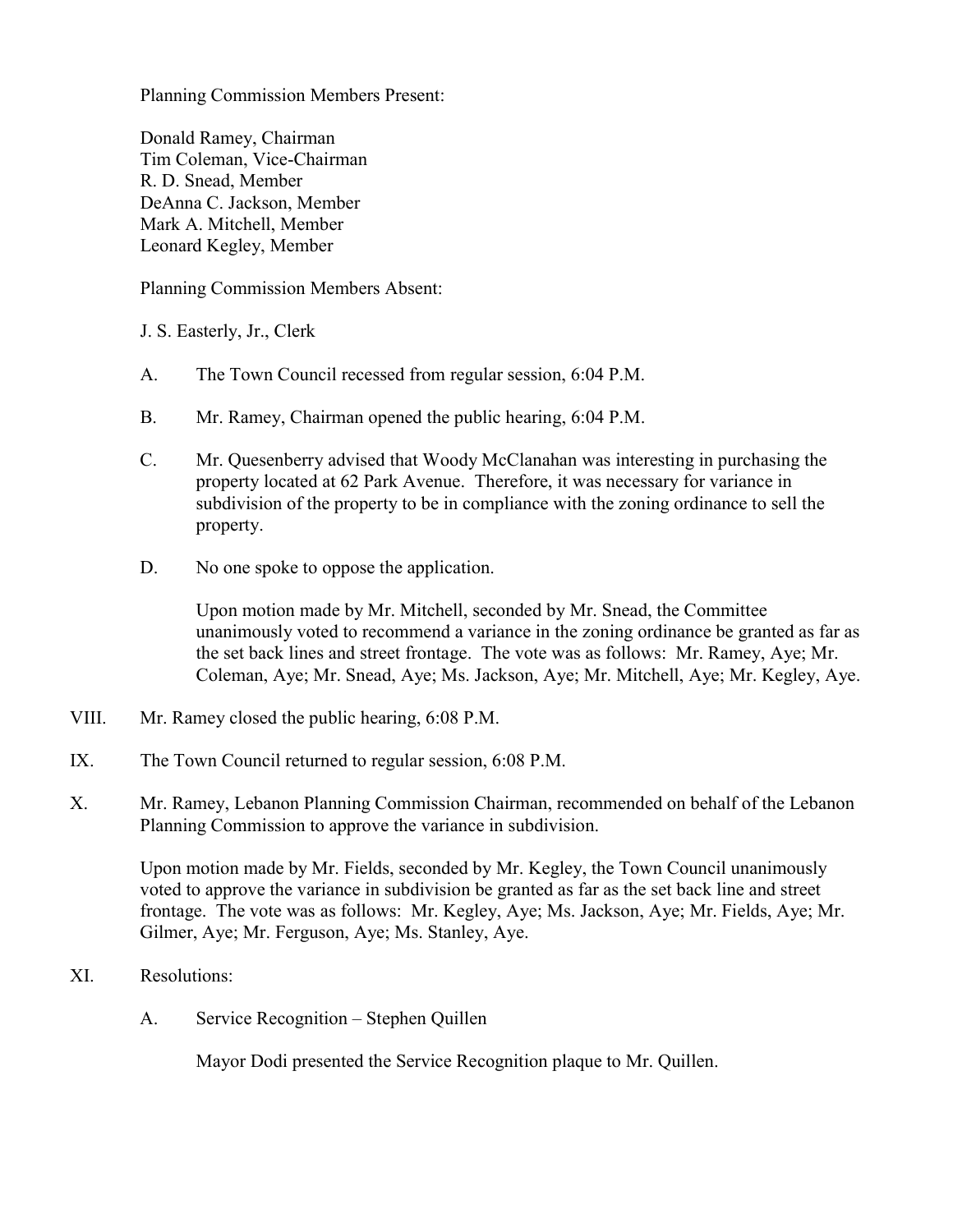Upon motion made by Ms. Jackson, seconded by Mr. Kegley, the Town Council unanimously vote that a copy of this Service Recognition Resolution be made a permanent part of the Town Council minutes on January 7, 2019. The vote was as follows: Mr. Kegley, Aye; Ms. Jackson, Aye; Mr. Fields, Aye; Mr. Gilmer, Aye; Mr. Ferguson, Aye; Ms. Stanley, Aye.

B. Reimbursement Loan Resolution

 Mr. Mitchell discussed the reimbursement loan resolution and requested to amend the term 60 days to 90 days.

 Upon motion made by Mr. Gilmer, seconded by Mr. Ferguson, the Town Council unanimously voted to approve the Reimbursement Loan Resolution with amended changes. The vote was as follows: Mr. Kegley, Aye; Ms. Jackson, Aye; Mr. Fields, Aye; Mr. Gilmer, Aye; Mr. Ferguson, Aye; Ms. Stanley, Aye.

## XII. Public Request

 Doro Martin spoke to the council regarding an annual Thanksgiving Dinner for town residents. She advised that Cedar Pointe church previously had provided a Thanksgiving Dinner, due to circumstances Cedar Pointe would not be able to this year. She suggested during the Bicentennial events to request can food donations.

 Mayor Dodi requested Ms. Stanley and Mr. Gilmer work with Ms. Martin to organize an annual Thanksgiving Dinner for town residents.

- XIII. Police Report: None
- XIV. Town Manager's Report:
	- A. Discuss Food Trucks-Vendor Fees-Taxes

Mr. Mitchell discussed charging an annual fee of \$100 or a \$25 fee for each event for food trucks instead of the \$500 itinerant merchants or peddlers fee that is currently in place.

Upon motion made by Mr. Fields, seconded by Mr. Kegley, the Town Council voted to approve a yearly fee of \$100 for all itinerant merchants or peddlers. The vote was as follows: Mr. Kegley, Aye; Ms. Jackson, Aye; Mr. Fields, Aye; Mr. Gilmer, Nay; Mr. Ferguson, Aye; Ms. Stanley, Aye.

B. Richardson-Wayland Crosswalk

Mr. Mitchell discussed placing a crosswalk light at the intersection on Pittston Road and Main Street for the amount of \$9,376.80.

Upon motion made by Mr. Kegley, seconded by Ms. Stanley, the Town Council unanimously voted to approve the crosswalk light at the intersection on Pittston Road and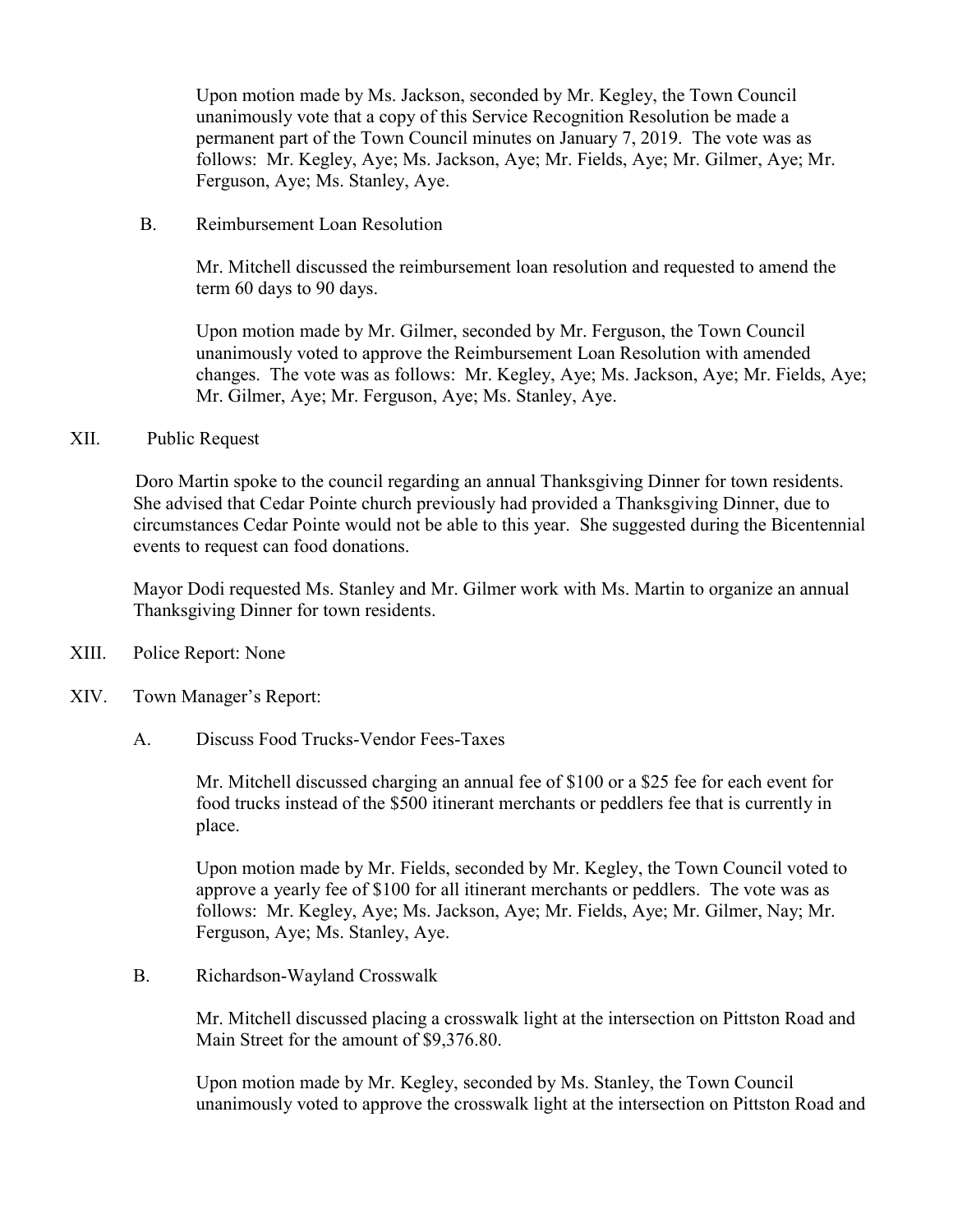Main Street at the said amount. The vote was as follows: Mr. Kegley, Aye; Ms. Jackson, Aye; Mr. Fields, Aye; Mr. Gilmer, Aye; Mr. Ferguson, Aye; Ms. Stanley, Aye.

Mr. Gilmer requested for Mr. Mitchell to get a quote for stamped crosswalks at Church Street and Mill Street.

C. Lighting at Lebanon Middle School

Mr. Mitchell discussed the placing crosswalk flashing lights near Lebanon Middle School, all council agreed to purchase the crosswalk flashing lights.

D. RFP for IT

Mr. Mitchell presented the RFP for IT services. All the council agreed to proceed with the RFP for IT services.

E. Approve the pre-audit

Upon motion made by Mr. Gilmer, seconded by Mr. Ferguson, the Town Council unanimously voted to approve to pay the pre-audit fee. The vote was as follows: Mr. Kegley, Aye; Ms. Jackson, Aye; Mr. Fields, Aye; Mr. Gilmer, Aye; Mr. Ferguson, Aye; Ms. Stanley, Aye.

F. Legal fees for Northrop Grumman

Mr. Mitchell presented the legal fees that has accumulated on the Northrop Grumman case. Based on the tax burden he recommended the town pay 38 % of the fees.

Upon motion made by Mr. Kegley, seconded by Mr. Gilmer, the Town Council unanimously voted to approve to pay 38% of all legal fees accrued from the Northrop Grumman lawsuit. The vote was as follows: Mr. Kegley, Aye; Ms. Jackson, Aye; Mr. Fields, Aye; Mr. Gilmer, Aye; Mr. Ferguson, Aye; Ms. Stanley, Aye.

G. Downtown Streetscape

Mr. Mitchell presented the pricing from Appalachian Power to purchase light poles for the Downtown Streetscapes using funds from the Downtown Revitalization Grant.

Upon motion made by Ms. Jackson, seconded by Mr. Kegley, the Town Council unanimously voted to approve the purchase of the light poles from Appalachian Power at the quoted price. The vote was as follows: Mr. Kegley, Aye; Ms. Jackson, Aye; Mr. Fields, Aye; Mr. Gilmer, Aye; Mr. Ferguson, Aye; Ms. Stanley, Aye.

- XV. Town Attorney Report: None
- XVI. New Business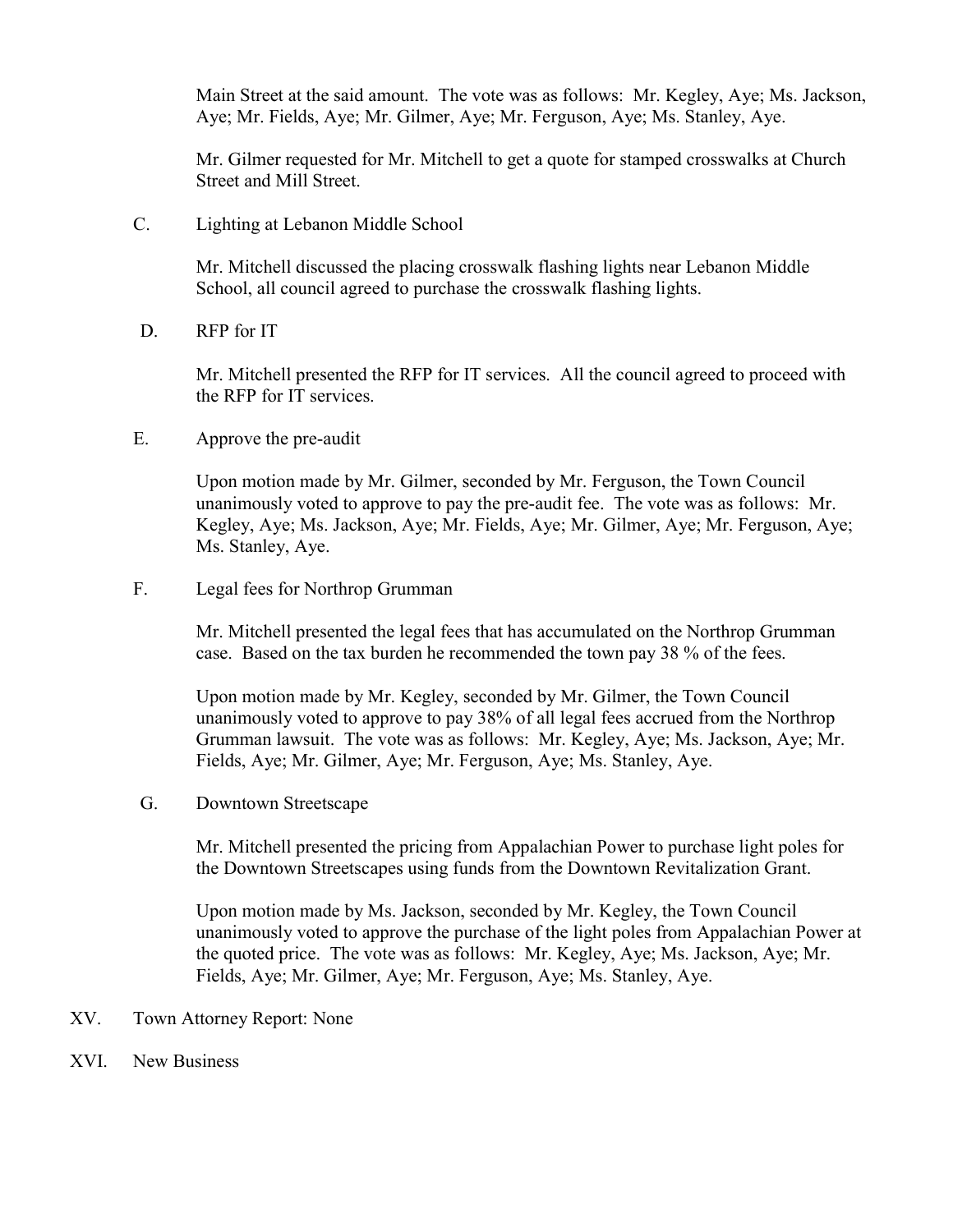A. Brian Ferguson -Trash Site for County

 Mr. Ferguson, with Russell County Solid Waste, presented information to move the County Trash Site on Haber Drive to Regional Park Road in front of the Alcoa Wheels Building. The issues on Haber Drive are high traffic, safety and more convenient. The County plans to extend the present recycle location and extend the privacy fence. Mayor Dodi suggested planting trees in addition to the privacy fence. Mayor Dodi requested Mr. Ferguson meet with Mr. Mitchell to work out the specific details on a use permit to present at the February council meeting.

- XVII. Recess: 7:29 P.M.
- XVIII. Resume: 7:39 P.M.
- XIX. Enter closed session: 7:39 P.M.
	- A. Upon motion made by Mr. Fields, seconded by Mr. Kegley, the Town Council unanimously voted to go into closed session under Code Section 2.2-3711(A)(5)(7) for the purpose of discussing prospective business or industry and legal issues. The vote was as follows: Mr. Kegley, Aye; Ms. Jackson, Aye; Mr. Fields, Aye; Mr. Ferguson, Aye; Mr. Gilmer, Aye; Ms. Stanley, Aye.
	- B. Upon motion made by Mr. Kegley, seconded by Mr. Ferguson, the Town Council unanimously voted to return to regular session. The vote was as follows: Mr. Kegley, Aye; Ms. Jackson, Aye; Mr. Fields, Aye; Mr. Ferguson, Aye; Mr. Gilmer, Aye; Ms. Stanley, Aye.
	- C. A. Diane Nunley, Clerk of Council, presented the Roll Call Vote:

Virginia Code, 1950, Section 2.2-3712(D)

 Do you certify that to the best of your knowledge, (1) the Town Council in its' closed session; only discussed public business matters lawfully exempted from open meeting requirements under this Chapter and (2) that only such public business matters as were identified in the motion by which the closed meeting was convened were heard, discussed, or considered in the meeting by the Town Council. Any member of the Town Council who believes that there was a departure from the requirements of clauses (1) and (2), shall so state prior to the vote, indicating the substance of the departure that, in their judgment, has taken place.

 The roll call vote was as follows: Mayor Dodi, Aye; Mr. Kegley, Aye; Ms. Jackson, Aye; Mr. Fields, Aye; Mr. Gilmer, Aye; Mr. Ferguson, Aye; Ms. Stanley, Aye; Mr. Tiller, Aye; Mr. Mitchell, Aye.

XX. Adjourn closed session: 7:51 P.M.